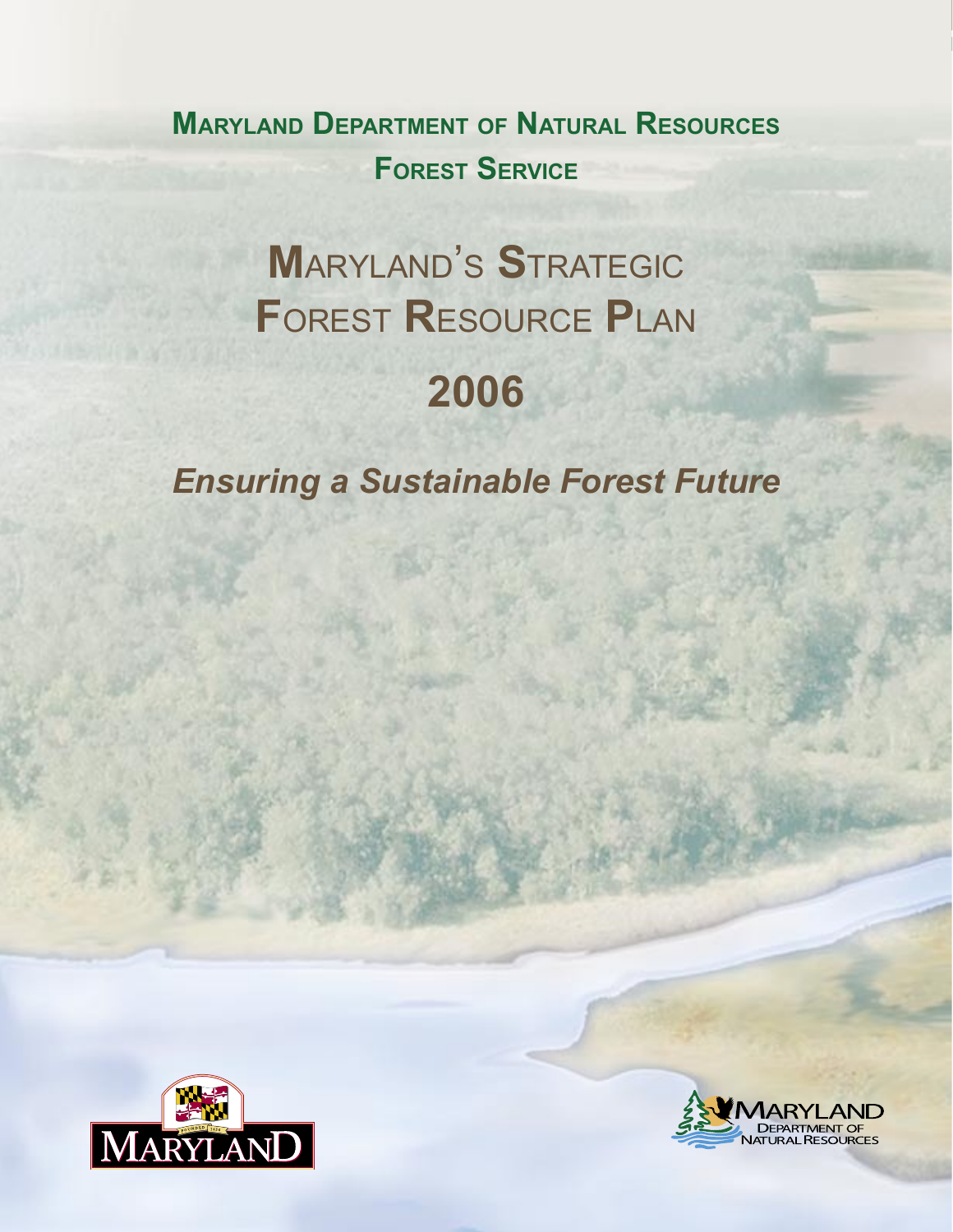**State of Maryland** Robert L. Ehrlich, Jr., Governor Michael S. Steele, Lt. Governor

# **Department of Natural Resources**

C. Ronald Franks, Secretary

# **Forest Service**

Steven W. Koehn, Director / State Forester www.dnr.state.md.us/forests Toll Free in Maryland 1-877-620-8DNR, ext. 8531 Out of State 1-410-260-8531

> Tawes State Office Building 580 Taylor Avenue, E-1 Annapolis, MD 21401 Publication #: 02-5122006-131

### **Commission Members**

Mr. David M. Sutherland, Chair Senator John C. Astle, Ms. Elizabeth D. Hill Mr. Midgett S. Parker Jr. Esquire Mr. Anthony DiPaolo Mr. Russell B. Brinsfield, Ph.D. Mr. Nathaniel E. Williams Mr. J. Philip Gottwals Mr. David E. Opel Ms. Lynda Eisenberg Delegate Karen S. Montgomery Mr. John W. Foster, III Mr. Steven W. Koehn

Composed by Patrick E. Meckley



*The facilities and services of the Maryland Department of Natural Resources are available to all without regard to race, color, sex, sexual orientation, age, national origin or physical or mental disability.*

*This document is available in alternative format upon request from a qualified individual with a disability.*

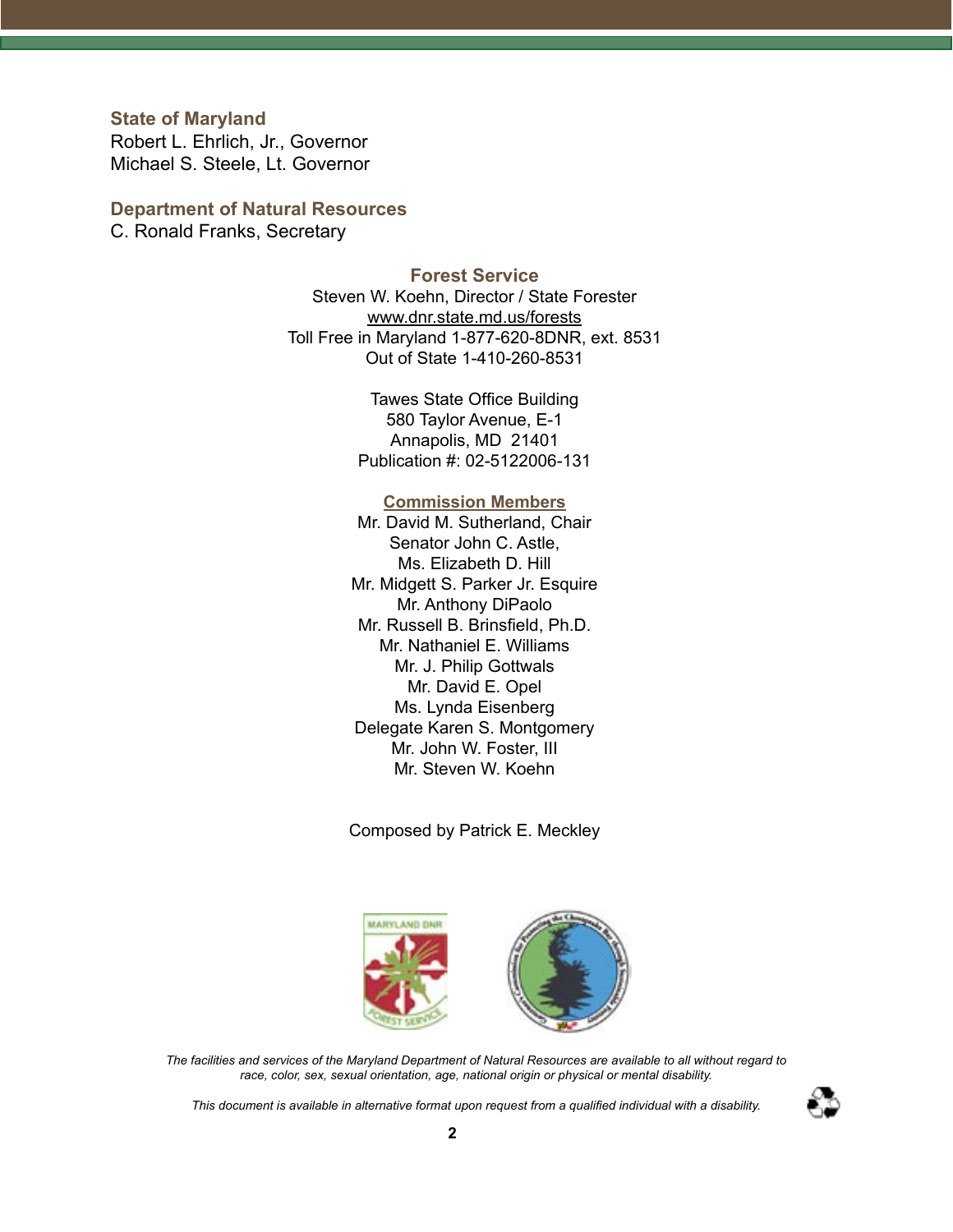# **MARYLAND'S STRATEGIC FOREST RESOURCE PLAN 2006**

# **ENSURING A SUSTAINABLE FOREST FUTURE**

Prepared by the Maryland DNR – Forest Service in cooperation and with the concurrence of the Governor's Commission for Protecting the Chesapeake Bay through Sustainable Forestry.

#### **THE MARYLAND STRATEGIC FOREST RESOURCE PLAN**

Forests are essential for our future well being. They make clean water, clean air, wood products, wildlife & fish habitat, and scenic beauty. This document delineates a common vision for Maryland's forest resources and lays out the framework for achieving that vision through the use of goals and objectives. The plan incorporates the range of trends and issues affecting Maryland's forests and their ecological, economic, and social implications. The Maryland Forest Service celebrates its Centennial Anniversary in 2006 by "Celebrating Our Past, Creating Our Future." We have come a long way since our inception and more than ever before the welfare of Marylanders depends, in large part, on the protection and management of our private and public forests. This plan is a call to our partners and stakeholders interested in addressing the challenges Maryland's forests face today and will likely encounter in the future. This plan is intended to address the charge of the Governor's Commission by articulating strategies for the development of a 21st century public-private partnership oriented conservation vision for Maryland.

#### **Previous Plans**

This plan updates two previous Statewide Forest Plans, the first was published in 1988 and the second in 2000. Previous plans established a tradition of leadership and careful management of Maryland's forest resources by public and private forestland owners. This plan is intended to comply with and complement national policy and programs on sustainable forests for the United States.

#### **Planning Process**

The plan process was coordinated with the Governor's Commission for Protecting the Chesapeake Bay through Sustainable Forestry in cooperation with the Maryland Department of Natural Resources Forest Service. Over the course of a six month period various experts representing conservation organizations, the forest products industry, State technical assistance groups, financial incentive programs, forestry related tax programs, and land use planners briefed the Commission. This input was instrumental in developing the plan. The committee compiled, analyzed and discussed how best to apply the information they gathered to set a course to insure sustainable forest resources for Maryland's future. The Commission members themselves represent a wealth of experience and expertise including land conservation easement acquisition, elected officials/legislators, primary forest product operator, sawmill entrepreneur, land use planning, private landowner interest, agricultural academia, industrial forester and legal interests.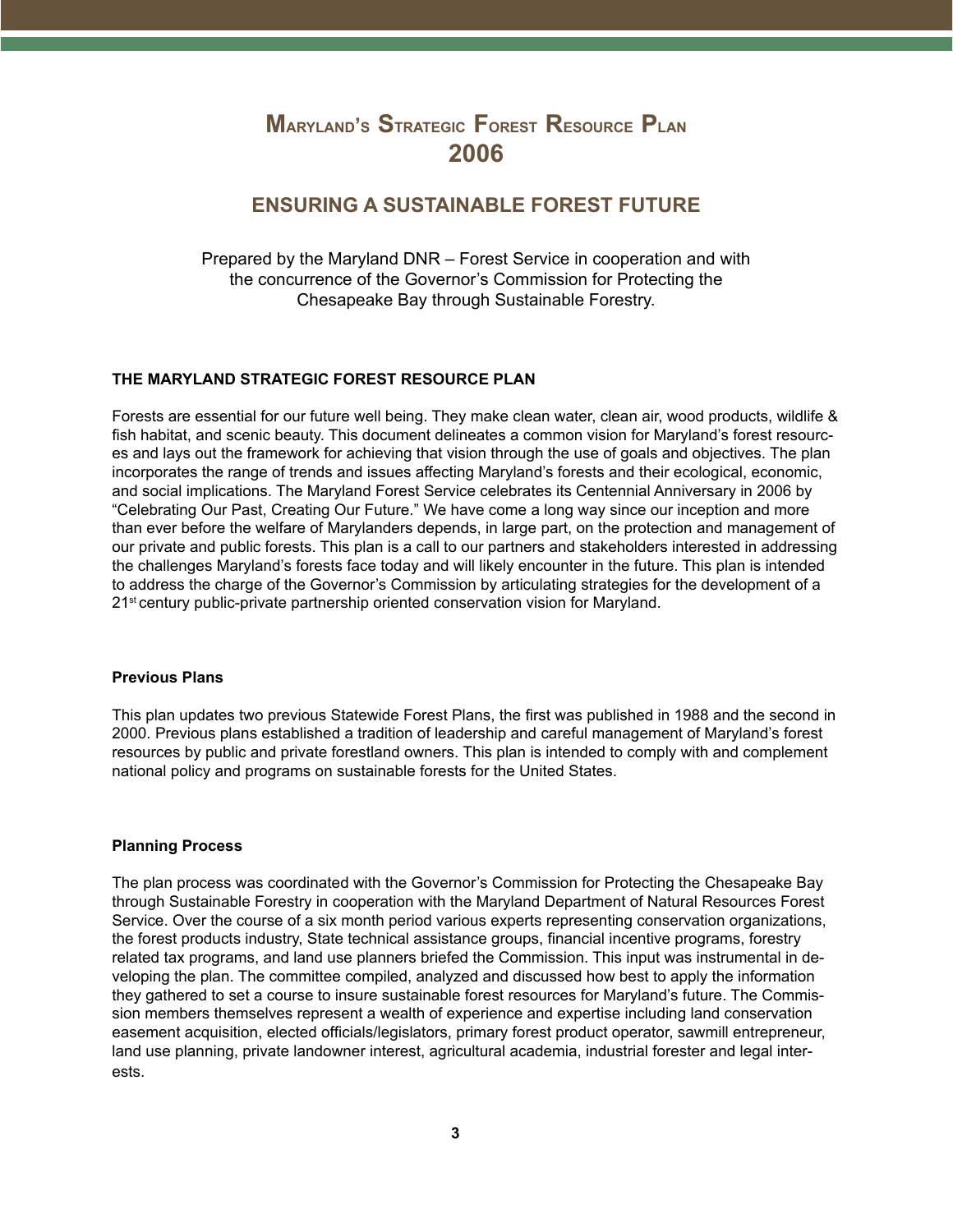#### **FOREST ASSESSMENT**

Forests cover 41 percent of Maryland, or 2.6 million acres. This amount of forest cover is remarkable in a state that has seen tremendous population growth and economic development in recent years. There are three reasons for this high percentage of forested land. First, most of the population has been concentrated in and around Baltimore and Washington D.C., and a few other cities, leaving much of the state fairly rural. Second, there has been a sizable decrease in the amount of land used for farming. Land in farms is now half of what it was in 1950, a loss of 2.1 million acres. Although much of the lost farmland has been developed, some of it has been abandoned and has reverted to forest land through natural regeneration and tree planting. These new forests have offset much of the losses in forest land due to development. Third, Maryland forests have been conserved and protected by various public programs such as Program Open Space, the Forest Conservation Act (FCA), the Forest Conservation and Management Agreement Program (FCMA), and the Smart Growth and Rural Legacy Programs. If future growth is managed wisely, some of the negative impacts of urban sprawl will be minimized. Yet, despite these efforts, declines in forestland area have occurred and are likely to continue in the future, as development pressures increase on forest as well as farmland.

In Maryland, forest stands in which most of the stocking is in large trees suitable for sawlogs have increased in acreage since the last forest inventory of the State. These stands, which today grow on two-thirds of the timberland have many attributes that benefit wildlife: an understory with herbaceous plants and shrubs that provides food and cover, bole cavities and bark flaps for nesting and feeding sites, respectively, and large dead trees, both standing and on the forest floor. Also, people enjoy activities such as hiking and camping in stands dominated by large trees because they find them attractive and aesthetically pleasing.

In Maryland, about 20 percent of the forest stands are of poletimber size. Trees in these young stands are not sufficiently mature to produce large amounts of nuts and seeds, and often form dense overstories that inhibit the growth of understory vegetation. Stands classified as sapling-seedling and nonstocked decreased from 20 percent of timberland in 1976 to 12 percent in 1999. Typically found in such stands are early successional, pioneer tree species as well as a variety of herbaceous and shrub plants that need full sunlight to survive. These stands pro-



Red fox, Vernon Burns, USFWS

vide unique nesting and feeding opportunities for wildlife. Besides offering diverse habitat for wildlife and providing a steady flow of wood products, forests that contain all stand-size classes might be more resistant to devastating outbreaks of insects and diseases.



Maryland's forests now contain more large trees with increased volume. Average tree volume per acre more than doubled from 964 cubic feet in 1950 to 2,194 cubic feet in 1999. During the most recent inventory period, growing-stock volume increased by 7 percent, with the portion suitable for sawlogs increasing by 14 percent to 16.2 billion board feet. Also during this period, the average number of trees per acre that are 5 inches or more in diameter (at 4-1/2 feet above the ground) has remained unchanged at 159, though average diameter has increased from 9.3 to 9.6 inches. Yellow-poplar leads in volume followed closely by red maple.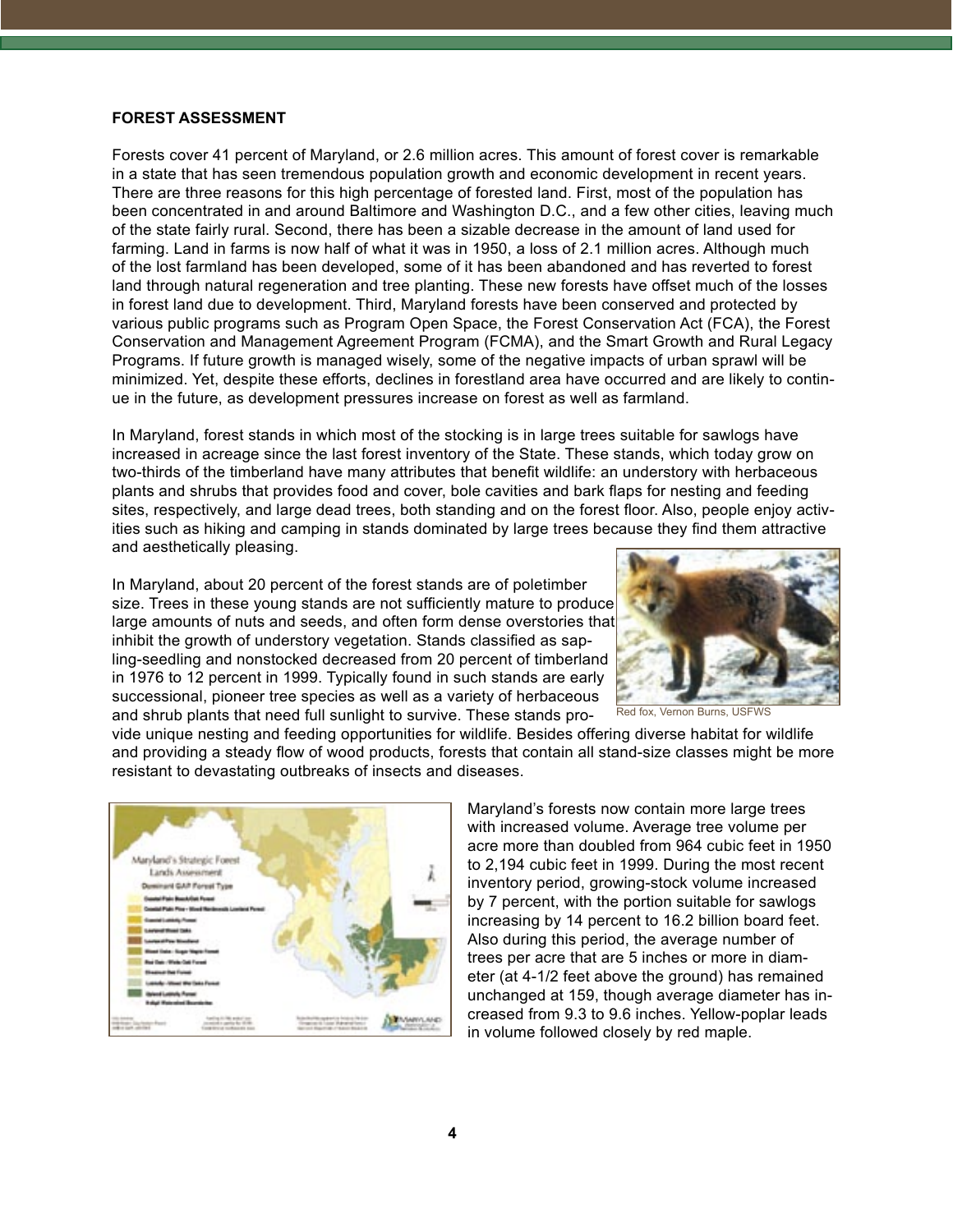#### **MARYLAND FORESTS AT THE CENTENNIAL**

This assessment provides the status of Maryland's forest resources from ecological, economic, and social perspectives. The information imparted in this report represents the foundation upon which the statewide forest planning process was constructed. Beyond documenting the initial data collection and analysis stage of the forest planning process, the Maryland Forest Service as well as the Commission members identified trends and issues that would likely need to be addressed to support sustainable forestry in Maryland for the future.

#### **Identifying And Prioritizing Trends, Challenges And Issues That Forests And Forestry Will Face**

As a second step towards developing the statewide forest plan, input from citizens, businesses, government agencies and non-governmental organizations identified and prioritized the most important trends and issues Maryland's forests and forestry will likely encounter over the next century.

#### **Developing Objectives And Actions To Address Each Trend And Issue**

Objectives were developed for each trend and issue to provide a benchmark for future efforts. The objectives are specific to the trends and issues, yet broad enough to capture the variety of interdisciplinary actions needed to meet the objective.





Cutover photo circa 1906 and regrowth photo circa 2000 on Potomac Garrett State Forest..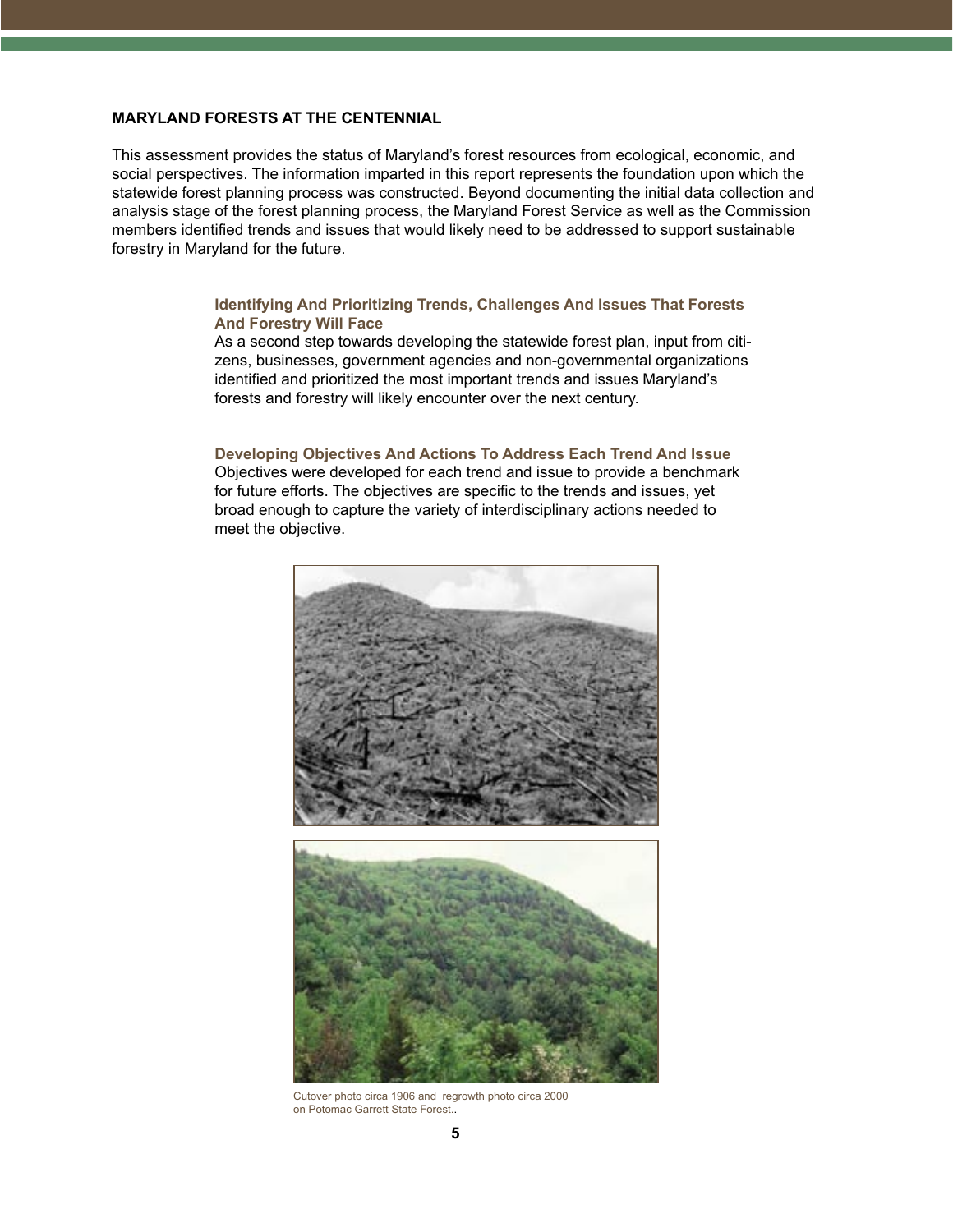#### **CONTENTS OF THE STATEWIDE FOREST RESOURCE PLAN**

The plan includes a common vision for Maryland's forests based on goals and assumptions for statewide sustainable forestry. Each trend and issue addresses relevant ecological, economic, and social implications and provides a strategic objective. Electronic publishing allows the plan to be a dynamic and living document. Periodic updates to the assessment, planning, and implementation plans for sustainable forestry are long-standing traditions. The plan can be found on the Maryland DNR Forestry Web site www.dnr.md.gov/forests.

#### **Vision of the Statewide Forest Resource Plan**

#### **Vision**

Our vision is a Maryland that honors the inter-connectedness of life by striving in all of its actions to safeguard and steward its natural resources now and for future generations.

#### **Mission**

To restore, manage, and protect Maryland's trees, forests, and forested ecosystems to sustain our natural resources and connect people to the land.



\The Maryland Forest Service is committed to working in partnership to protect and sustainably manage Maryland's public and private forest lands for the citizens of Maryland.

From its inception, the statewide forest planning process has been driven by a strong commitment to sustainable forestry. While individual definitions of sustainability differ slightly in their details, there is generally broad-based support that sustainable forestry focuses on meeting the needs of current generations, while protecting the ability of future generations to meet their own needs. This definition, combined with the following principles or goals for sustainable forestry, Falls, Tom Darden **Falls, Tom Darden has guided the planning process.**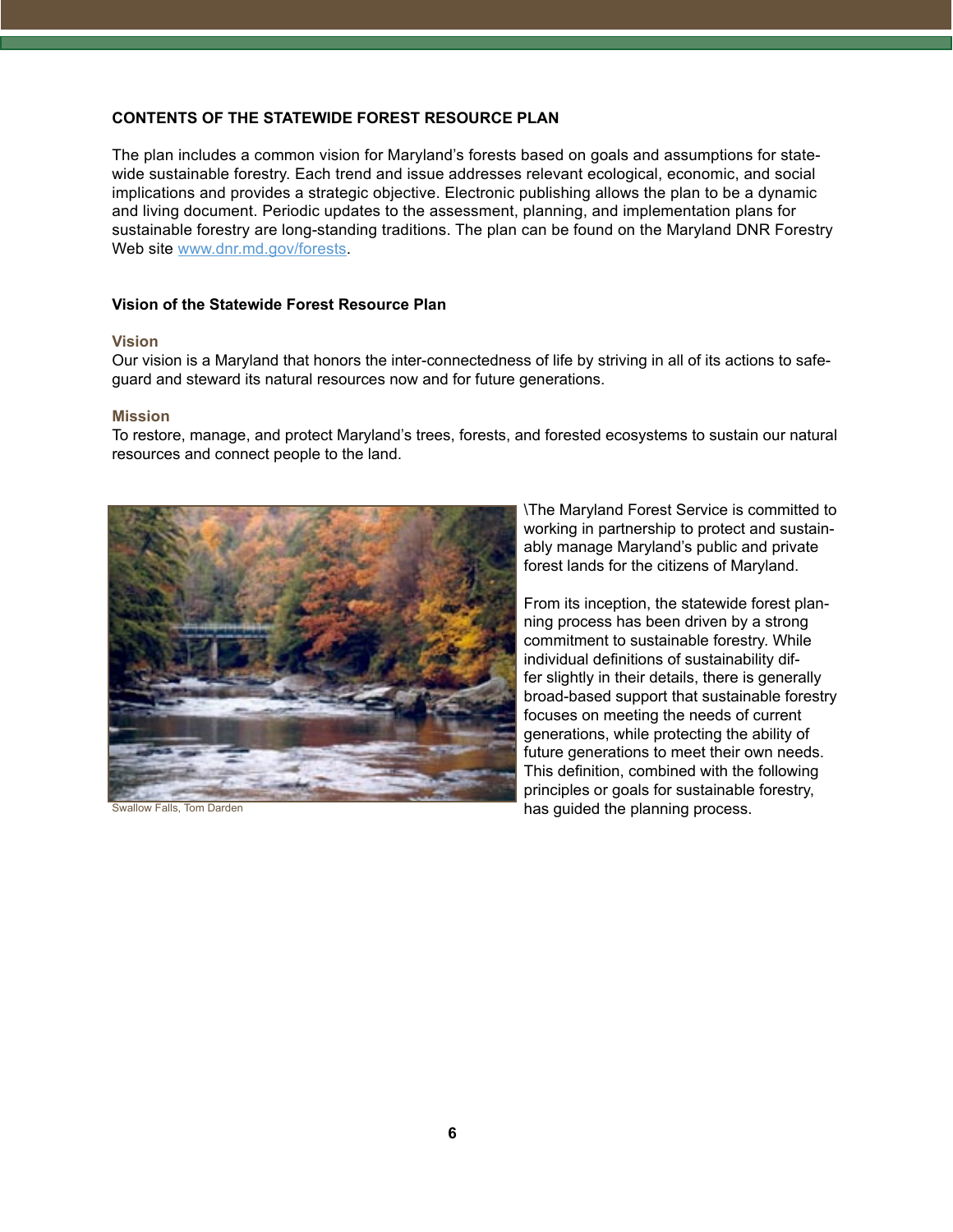#### **GOALS OF THE STATEWIDE PLAN**

#### **Forests Are Conserved, Healthy, Protected From Land Use Change, Pathogens, and Managed According To Sound Stewardship Practices.**

Forest management is practiced on both public and private lands to ensure the forestland base and associated benefits are maintained for current and future generations. Forest management practices are guided by the most current science and are applied based on the desire to maintain the full range of forest ecosystem values, including habitat for diverse species, water quality protection, clean air, carbon sequestration, temperature moderation, soil erosion control, recreational opportunities for all user groups, and scenic beauty.

#### **Forests Provide A Diverse Range Of Native Plant and Animal Species and Their Habitats.**

Maryland's forests contain healthy, viable populations of forest-dependent species. Forest community types representing a range of successional stages are maintained to ensure the availability of diverse habitats for species.

#### **Forests Are Productive, Providing Raw Material For Consumers And Economic Stability For Local Communities.**

Maryland's forests are kept well stocked with merchantable timber to provide an adequate supply of forest products for Maryland consumers. Currently harvested volumes are approximately 200 million board feet yearly, and yet annual growth exceeds removals by at least 25%. Sustainable forestry practices on both private and public lands maximize residual stand quality and promote abundant regeneration of a range of species. Sound forest management supplies local mills and manufacturers with a range of species for fabrication of diverse wood products. Forests provide income to landowners and a reliable, enduring source of employment for local communities.

#### **Forests Provide Multiple Recreational Opportunities.**

Maryland's forests provide opportunities for diverse forms of recreation. These opportunities are expanded, subject to the limitations imposed by available land and fragile habitats, in response to increasing demand.

#### **Forestry Educational Outreach Is The Key To An Informed Public**

Eighty percent of Maryland's 5.6 million population lives in or very close to metropolitan areas. A significant number of these people have limited knowledge of the land and the resulting environmental benefits attributed to our natural resources. It is incumbent upon the Maryland Forest Service in partnership with other environmental stakeholders to provide programming and activities that educates the general public on the many societal and environmental benefits originating from or connected to our forests and associated natural resources.



River otter, Ron Singer, USFWS



Paw Paw Overlook, Tom Darden



Cedarville SF, Tom Darden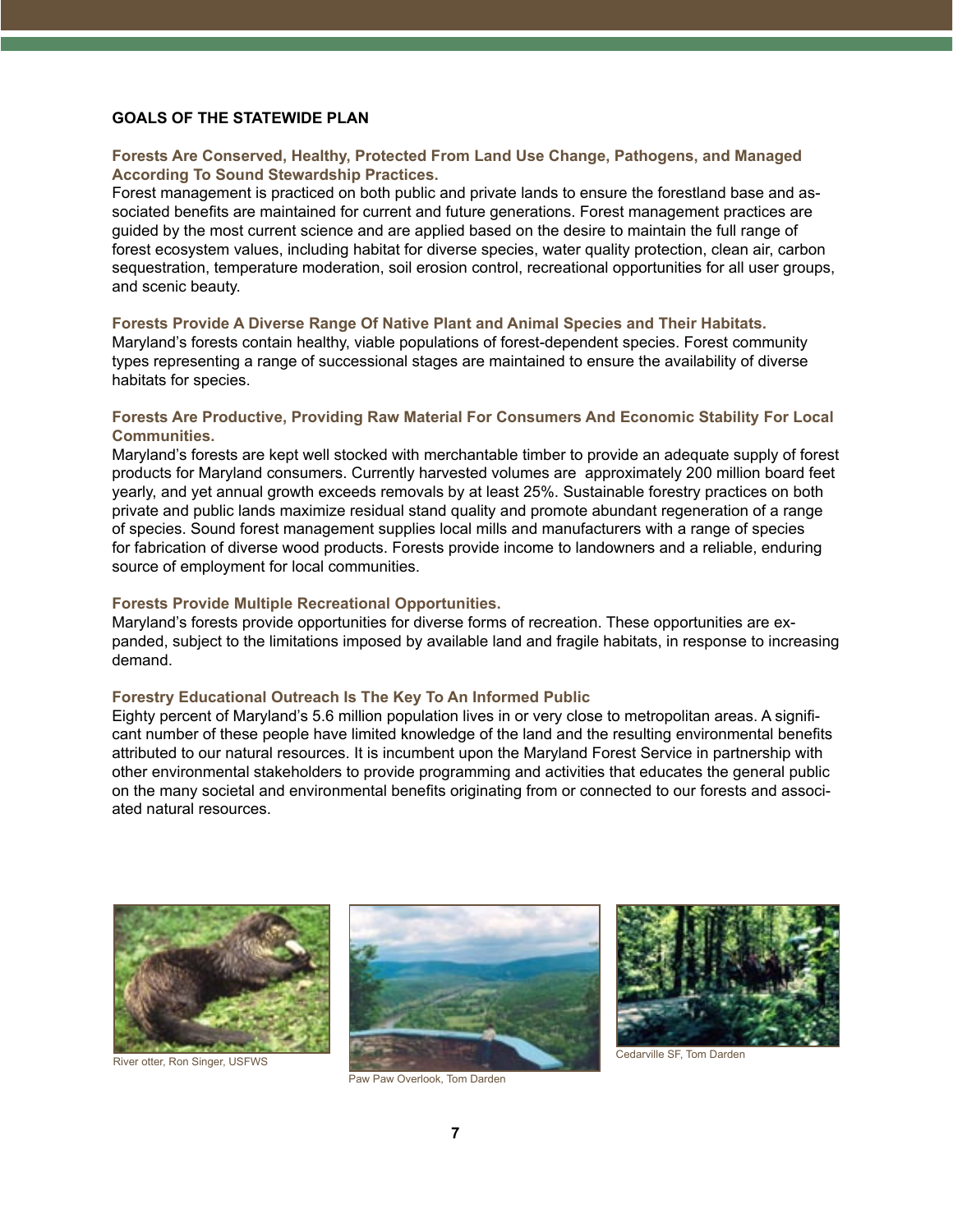#### **THE VALUE OF PARTNERSHIPS**

The future of Maryland's forests will require a shared responsibility. Sustainable forestry will be achieved through cooperative planning and concerted action by all stakeholders, including private non-industrial landowners, the forest products industry, environmental advocacy groups, and non-government and government agencies at all levels. Effective, collaborative partnerships will be critical to the development of the actions and tools needed to ensure that Maryland's forests provide the benefits for current and future generations. Educational outreach is a crucial component in conveying this message.

#### **Next Steps**

The Statewide Strategic Forest Resource Plan provides a unified vision and framework of common goals and objectives to move towards a desired future condition of sustainable forestry in Maryland. The next step is to define the challenges, prioritize actions or strategies to achieve the objectives and begin implementation of the plan. Our success will depend on our ability to bring together those who are in a position to identify and implement actions in order to gather information, share existing strategies and identify new strategies for pursuing each goal and objective while considering implications. Key individuals, organizations and local land use planning agencies are encouraged to work with the Maryland DNR-Forest Service to champion the development of actions needed to address the trends and issues. Key categories are described below, along with examples of the trends and issues from the Statewide Forest Resource Plan.

#### **Managing The Impacts Of Changes In Maryland's Land Use And Forest Ownership**

Patterns of land use and forest ownership directly influence the long-term management of Maryland's forests and the many economic, social and ecological benefits that those forests provide. Growing suburbs, second homes, and other land uses increasingly convert contiguous forested areas into smaller patches of forest and non-forest. Forest fragmentation and parcelization have significant impacts on a broad range of concerns, including: fire control and protection of life, property and resources in the wildland-urban interface; habitat fragmentation and loss of biodiversity; the ability to successfully manage forests for sustainability and productivity; costs of community services and the health of local and state economies. Our



Woodspring at New Market, Frederick County Developer: Seawright Corporation (submitted photo)

ability to preserve the many benefits of our forests depends on how we plan to prevent and manage the impacts of the increasing changes in land use and forest ownership.

- Maryland's forest land shrinks annually by 7,000 plus acres.
- The average size forestland tract today is 17 acres.
- Number of private forest land owners has grown to 130,600

**Enhancing Assistance To Maryland's Private Forest Landowners** Forestland ownership strongly influences the condition of forests in Maryland, the nation's fifth most densely populated state. Non-industrial private landowners own 76% of Maryland's forestland, and the number of private forest landowners continues to increase. Between 1950 and 1999 Maryland has lost 7,230 acres of forest land annually while the number of nonindustrial private owners increased from 35,000 to 130,600 statewide. More recently the rate of forestland conversion is much worse. According to the Maryland Department of Planning, from 1985 to 1997 Maryland lost 14,278 acres of forests annually. As a result, it has become increasingly challenging to provide professional forest management assistance to forest landowners. Currently, 10% of landowners have a management plan or receive professional assistance when managing their forest. Therefore, it is necessary to give more forest landowners the assistance and knowledge they need to sustainably man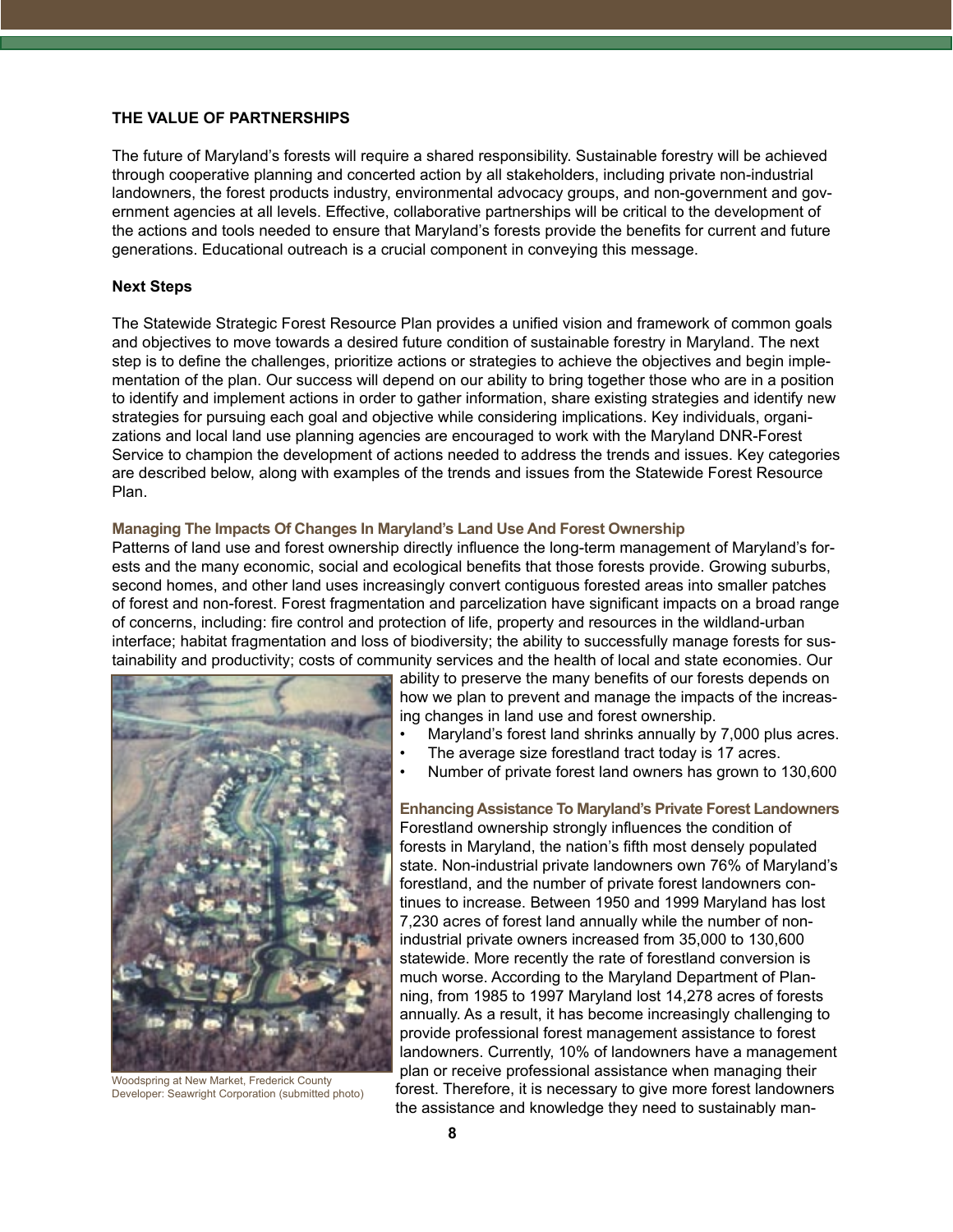age their woodlots in conjunction with a sustainable forest stewardship plans. Sample trends and issues related to this category include:

- Rising forestland property taxes are impacting short and long term forest management decisions.
- With the increasing number of private woodland owners, it is becoming more difficult to provide professional forest management guidance, and therefore more private forestry assistance is needed to ensure the sustainability of Maryland's forests.
- Demographics of forest landowners are changing, presenting a challenge to the management of rural contiguous forests.
- Ecosystem services provided by private forest land owners are becoming increasingly recognized for their societal benefits, thusly1 deserving financial compensation.

#### **Maintaining Maryland's Forest-based Economy**

Maryland's forests are important in local, state, and global economies, supporting employment opportunities, investment in forest improvement practices, and venues for landowners. Forestry also plays a significant role in the ecological and social benefits derived from the existence of a healthy and diverse forest-based economy. More than 1,500 wood using companies support a \$2.2 billion industry and over 14,000 jobs, of which no less than 2,500 are directly linked to timber produced by Maryland's forests. The wood products industry is the largest employer in the far Western Region and second leading employer on the Lower Eastern Shore, and in many areas represent the single largest sector of manufacturing jobs. Additionally, more than 11 million people annually enjoy Maryland's 500,000 acres of public lands for a wide array of recreational and tourism activities.

Maryland's emerging issues, including forest certification, sustainable energy, and environmental standards, need attention to maintain healthy communities. Strategies to maintain Maryland's forest-based economy will be required as the globalization of the economy increases. Sample trends and issues related to this theme include:

• Global demand for forest products requires timber companies to make decisions within the context of a worldwide market.

| Maryland Forestry and Wood Products Industry Value-Added Economic Activity<br>(in Millions) |                                          |                                      |                                        |          |
|---------------------------------------------------------------------------------------------|------------------------------------------|--------------------------------------|----------------------------------------|----------|
|                                                                                             | <b>Timber Management</b><br>& Harvesting | <b>Primary Wood</b><br>Manufacturing | <b>Secondary Wood</b><br>Manufacturing | Total    |
| Central                                                                                     | \$13.53                                  | \$20.71                              | \$193.14                               | \$227.37 |
| Eastern                                                                                     | \$63.54                                  | \$19.59                              | \$37.87                                | \$121.00 |
| Southern                                                                                    | \$13.00                                  | \$11.70                              | \$70.12                                | \$94.83  |
| Western                                                                                     | \$15.38                                  | \$183.16                             | \$35.31                                | \$233.85 |
| <b>State</b>                                                                                | \$105.95                                 | \$248.76                             | \$404.53                               | \$759.23 |

Source: The economic Importance of the Maryland Forest Products Industry, 1996

- Sustainable management certification is emerging, and the global market for sustainable forest prod-
- ucts may give certified Maryland forests a strategic competitive advantage.
- Wood biomass has the potential to serve as an energy source for Maryland.

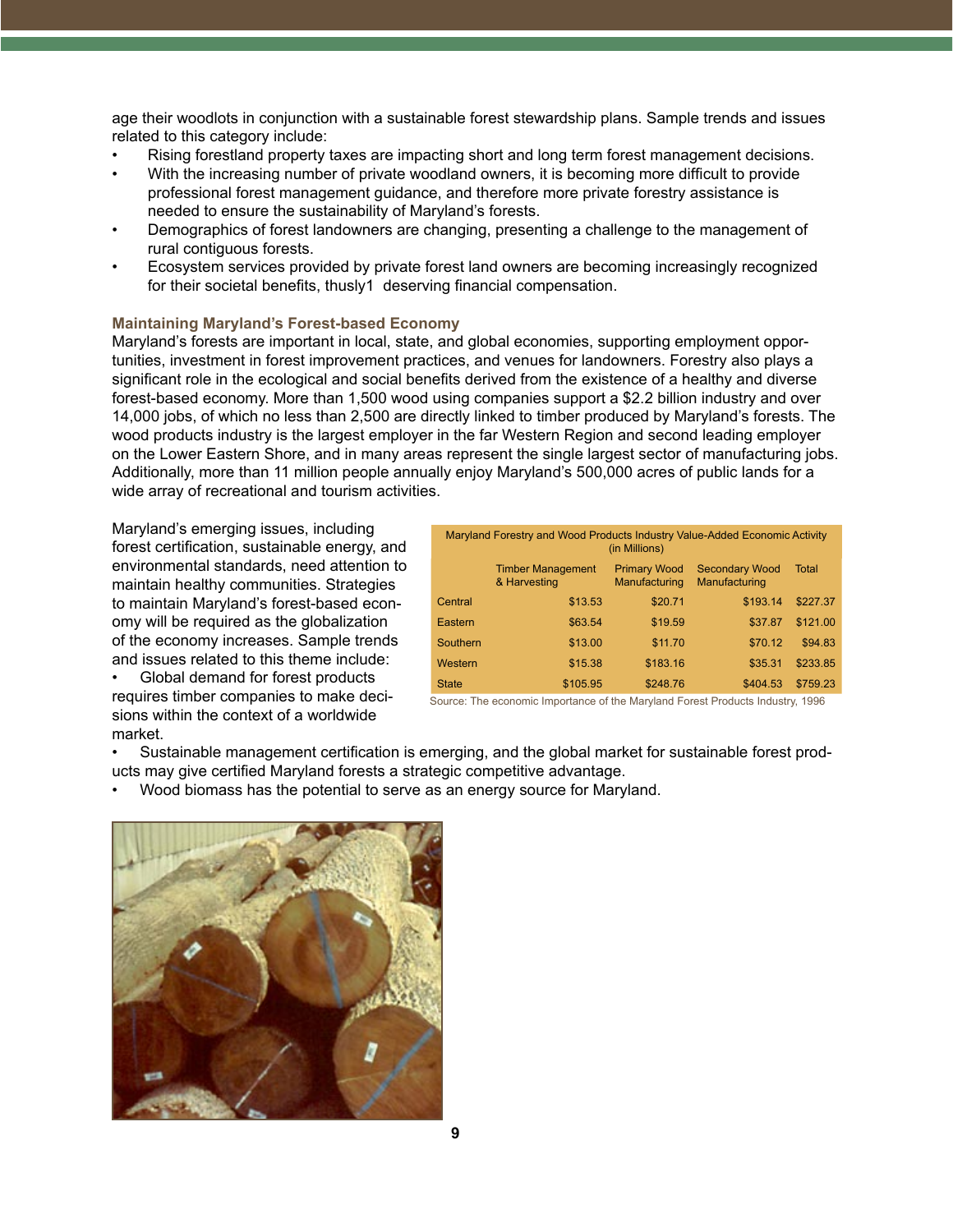#### **Minimizing The Threats Of Invasive Species, Pests And Pathogens To Maryland's Forests**

Invasive exotic species present what may be the greatest threat to the long-term health and sustainability of Maryland's forests. Human activities such as trading of goods, travel, gardening, and recreation have resulted in the introduction of many nonnative plant and animal species to the state. Once established, populations of some exotic insects and diseases quickly increase because natural control agents are absent or ineffective. As a result, exotic pests have changed, and will continue to change, entire ecosystems by displacing native flora and fauna. In recent times, significant increases in the movement of people and trade goods around the world have coincided with the transport of plant and animal species to new ecosystems where they often cause significant damage. The Maryland Departments of Agriculture and Natural Resources have identified invasive insects and disease-causing organisms as major threats to our State's forest resources. In response to this threat, we have coordinated our scientific, management, and partnership resources in an Emergency Response Plan for Invasive Forest Pests. The plan is intended to identify agency roles and a plan of action for early detection, rapid response, control, and management.



Leslie J. Mehroff, University of Connecticut

Sample trends and issues related to the spread of invasive and exotic pest and pathogens include:

- Forest disturbance patterns are changing.
- More people are purchasing forest lands.
- Motorized recreation is becoming more popular and serving as vectors in the spread of pests and pathogens.
- More trails are being created and used contributing to the spread of pests and pathogens.

#### **Enhancing Maryland's Urban Forests**

The majority (86%) of Maryland's population of 5.5 million people live in urban areas despite the fact those urban areas only cover 14.1% of the State. Forty percent of Maryland's urban areas are covered by Urban Tree Canopy (UTC) representing 11.1% of Maryland's total tree cover and forests in these urban settings strongly influence the local environment, quality of life and economy. Pressures placed on these urban forests increase as the state's population increases, highlighting the need to understand the extent of urban forests in the state and, in turn, ensure their long-term health and viability. Invasive pests, pathogens and exotic species, the social and economic benefits of forests to communities, and the long-term management of such forests are at the forefront of Maryland's urban forestry issues. Sample trends and issues related to this category include:

- Maryland is becoming more urbanized, resulting in the need to manage our urban forests to handle the increase in pressure being placed on them.
- Development is increasing, expanding the extent of urban forests and decreasing large blocks of forests.
- Invasive insect species threaten urban forests, while invasive, exotic plant species planted in urban areas are a concern for surrounding rural areas.
- There is a growing need for cities, towns and local municipalities to adopt UTC goals to mitigate urban environmental concerns such as heat island effect, air quality, noise abatement, property values, crime and quality of life.
- Protection and management of municipal watershed is a growing concern.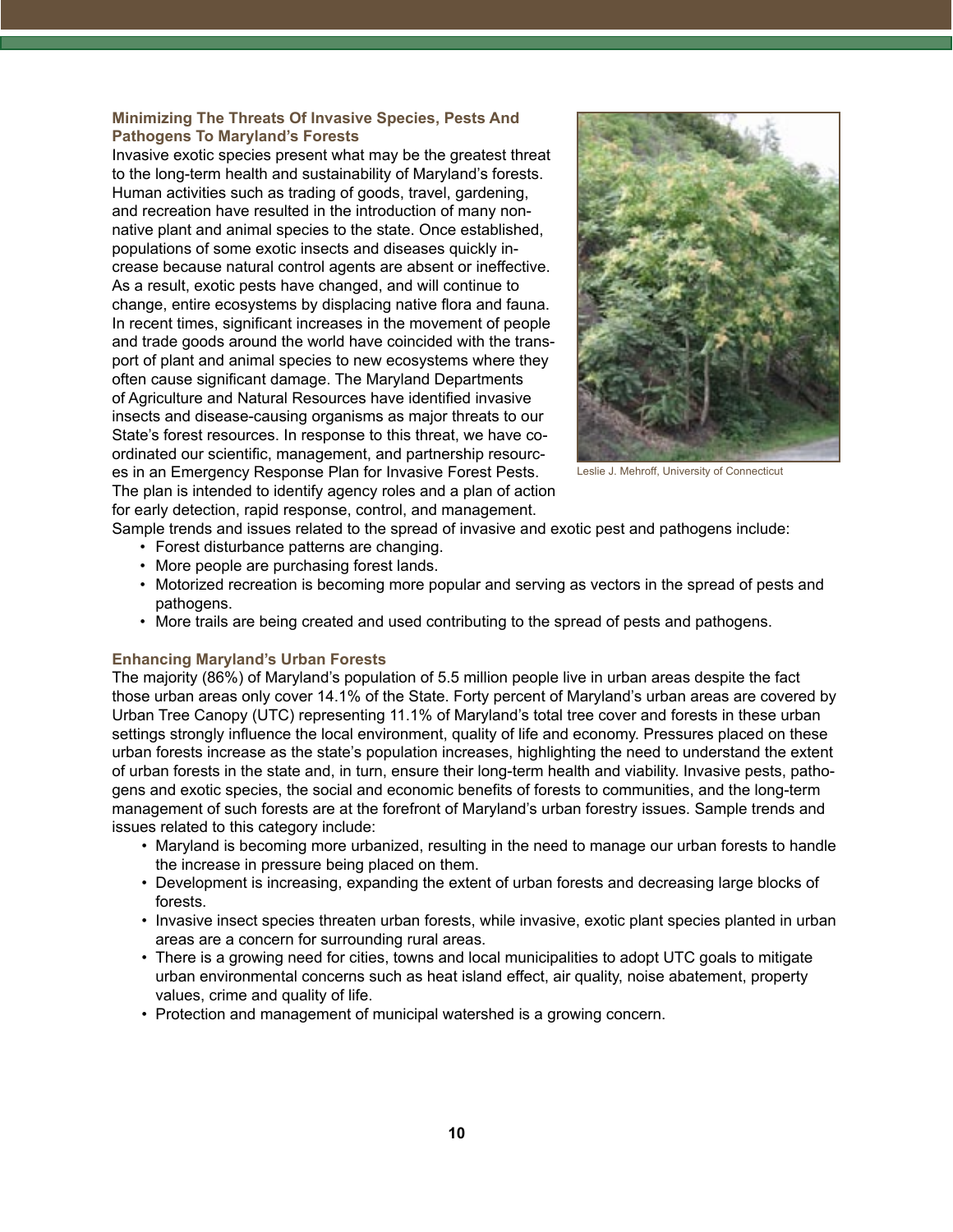#### **Conserving Maryland's Biological Diversity**

Increasing demands placed on Maryland's forests present a challenge to the conservation of biological diversity in the state. Taking measures to conserve biodiversity can ensure protection of the functions and values of our forests. Therefore, a better understanding of the biodiversity of Maryland's forests can aid in effectively managing and addressing issues such as old growth and endangered and threatened species. A key step to this protection is to have a better understanding of the biodiversity of Maryland's forests so that we can more effectively manage and address such issuess as threatened and endangered species, old growth forests, wildlands designations. Sample trends and issues related to this category include:

- The list of threatened and endangered species is growing.
- Stands of old forest are rare.
- Criteria and indicators for sustainable forestry have been developed.
- MD DNR currently has 44,000 acres designated as wildland which is ten percent of state owned land.

#### **Manage Recreational Use Conflicts In Maryland's Public Forests**

More people than ever before are using Maryland's forests for a wide array of recreational activities, leading to increased conflicts among forest users. With the increase in popularity of motorized forms of recreation, such as off-highway vehicles (ATV's, snowmobiles, etc.), conflict with non-motorized forest uses increases, as do concerns over safety and environmental impacts. Careful planning will be critical to meet these diverse and often competing needs and to minimize conflicts with forests. Sample trends and issues related to this category include:

- Increased demand for forest-based recreation and associated services increases the complexity of managing conflict among forest users.
- Today's mix of forest uses demands the coordination of forest management and recreational activities.
- The amount of forestland open for public use is decreasing, impacting the future of public hunting, fishing, and other forms of recreation.
- Conflicting use of forests is a public debate.
- The increased popularity of motorized recreation in forested areas is leading to increased conflict among forest users.





Hiking in Cedarville State Forest, Tom Darden ATVing in Green Ridge State Forest, Tom Darden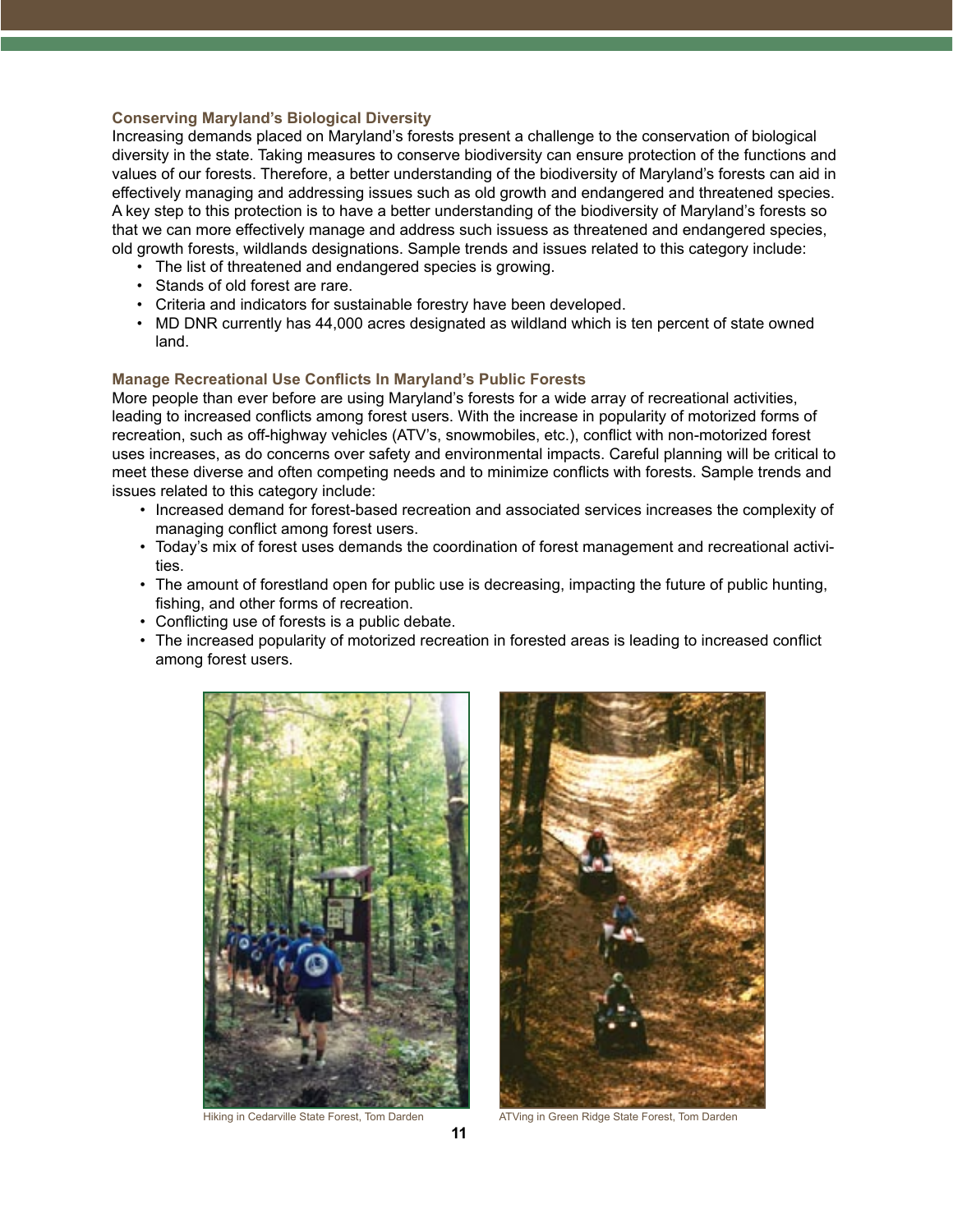**This plan identifies seven primary areas and strategies to effectively address needed future focus that will bring about desired outcomes.**

#### **I. Land Use Change / Forest Loss**

- Partner with Maryland Agricultural Land Preservation Foundation (MALPF), Rural Legacy and other local land preservation programs to work with Department of Planning, Maryland Department of Agriculture, Department of Assessments & Taxation and local governments to develop new programs and support existing local forest conservation programs, land acquisitions and easement preservation goals. Use the Local Land Preservation, Parks & Recreation Plan (LP-PRP) process to promote the development of these goals that are competitive and financially attractive to forest land owners.
- Continue to promote perpetual conservation easement programs such as Program Open Space (POS).
- Develop a private landowner enhancement incentive program to curb the conversion of the forest land and improve forest health.
- Encourage jurisdictions to develop and follow comprehensive plans that specifically address the long term protection and management of forested working landscapes.
- Continue to champion working forests as an important component of conservation landscapes in combination with protecting ecological function in core protected areas.
- Bolster Conservation Easement Acquisition Programs that are paramount in curbing the current decline of our forest land base.
- Work with state and local governments to enhance existing forest land tax reduction programs and develop new incentives for the expansion and retention of the forest land base.
- Propose legislation that would broaden the purpose and intent of existing land conservation programs by placing greater emphasis on the conservation of working landscapes.

#### **II. Forest Health, Pests, Pathogens & Ecosystem Sustainability**

- Monitor and reduce forests threats from invasive species, fires, and other threats.
- Work with partners to develop and implement emergency action plans to minimize impacts of forest threats.
- Review & consider stricter State laws relating to invasive species in Maryland.
- Use forest certification to assure forest sustainability and monitoring occurs, first on publicly managed forests and then on private forest lands

#### **III. Sustainability of Forest Resource Economies**

- Work with Department of Business and Economic Development (DBED) to complete a regional forest economic assessment to determine the viability of forest resource economies.
- Explore innovative approaches to seek forestland owner cooperatives to achieve forest certification on private land.
- Develop proposals that would recognize and promote the importance of conserving working landscapes for the myriad of energy-related benefits.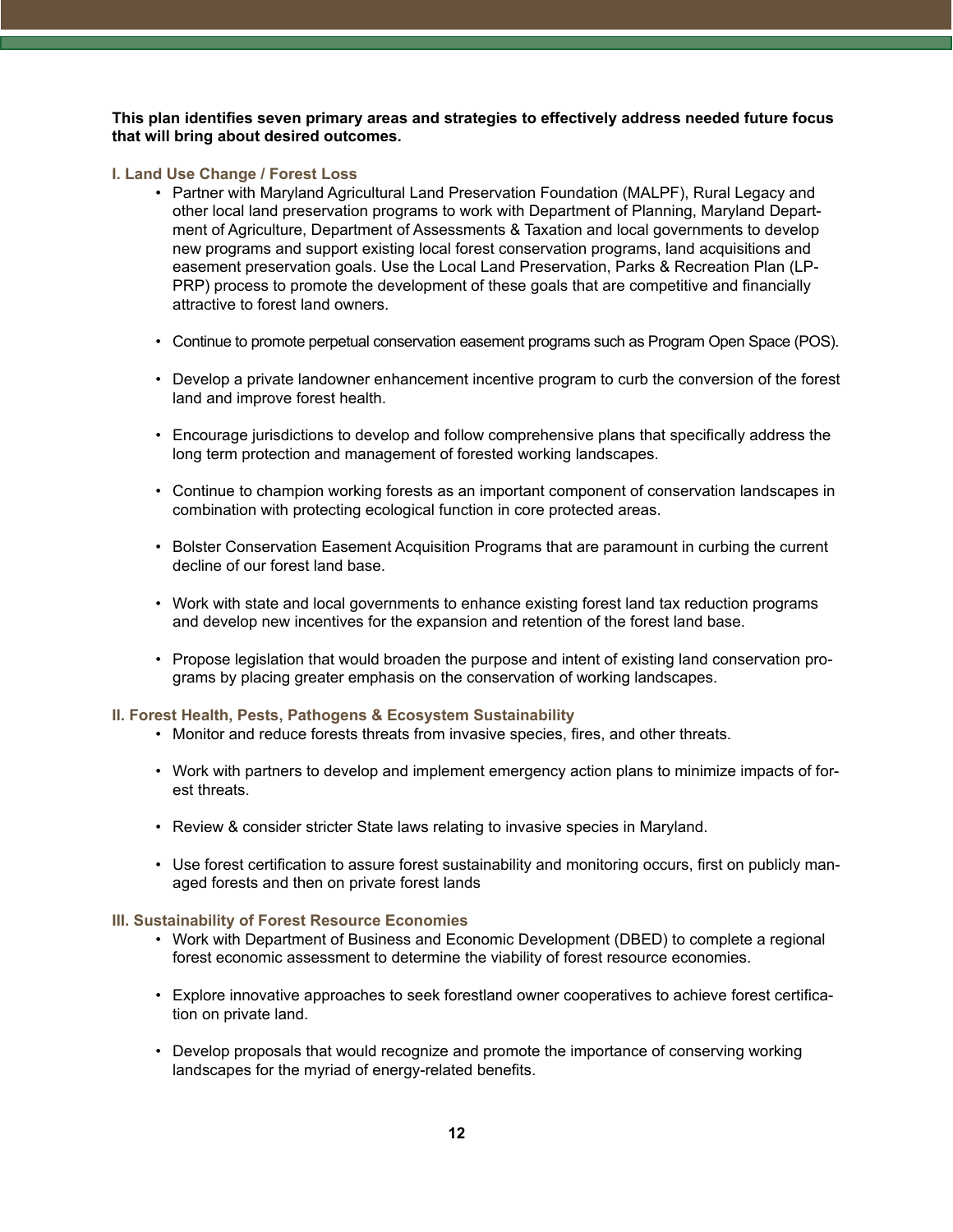**IV. Forest Ecosystem Goods & Services include carbon sequestration, protection of RT&E species, clean air, non-game wildlife habitat, biodiversity, outdoor recreation, wetland mitigation and transferable development rights.**

- Identify the key goods and services provided by Maryland forests.
- Work with the forests research community to develop models that assign values to each key good and service that can be easily understood by the public.
- Work with Federal, State and local governments, NGO's and private foundations to adopt and implement programs to compensate private forest land owners for providing ecosystem services.
- Recommend the current Administration and Maryland's Congressional Delegation work together to secure additional funds in the next Farm Bill for forestry-related projects and programs.

#### **V. Connecting People to the Land**

- Work with NGO's to promote the value of key forests ecosystem goods & services.
- Link key forest ecosystems good and services with the restoration of the Chesapeake Bay.
- By 2010, work with at least 5 local jurisdictions and communities in each county to complete an assessment of urban forests, adopt a local goal to increase urban tree canopy cover and encourage measures to attain the established goals in order to enhance and extend forest buffer functions in urban areas.
- Encourage increases in the amount of tree canopy in all urban and suburban areas by promoting the adoption of tree canopy goals as a tool for communities in watershed planning.
- Coordinate with Maryland State Department of Education, Maryland Cooperative Extension, Maryland Association of Forest Conservancy District Boards and Non-Government organizations to create and implement forestry training programs.

#### **VI. Public Forests Lands**

- Use the Chesapeake Forest sustainable management approach as a model to achieve dual certification on the entire 200,000 acres of DNR managed State Forest Land.
- Consider third party contractors for managing State Forests and land under public/private partnerships such as Chesapeake Forests. The benefits of this approach with a continued reduction of the State workforce include a specialized workforce with greater flexibility to produce annual work plans that capitalizes on fluctuating market conditions by merchandising products. This partnership also results in closer working relationships with logging contractors who will adapt to seasonal environment limitations resulting in increased revenues while protecting the land. An approach of this nature provides for independent audits resulting in greater fiscal oversight.
- Provide adequate resources to sustainably manage State Forest Lands .
- Make use of competitive and targeted easement programs such as, though not limited to, the USFS Forest Legacy Program, Program Open Space, Rural Legacy, NOAA's, and MALPF as one of the major public mechanisms for retaining the forest land base.
- Consider fee simple acquisitions for high priority forest lands that are adjacent to or in-holdings to State Lands that aide or enhance overall management of the desired land use for its designated objectives.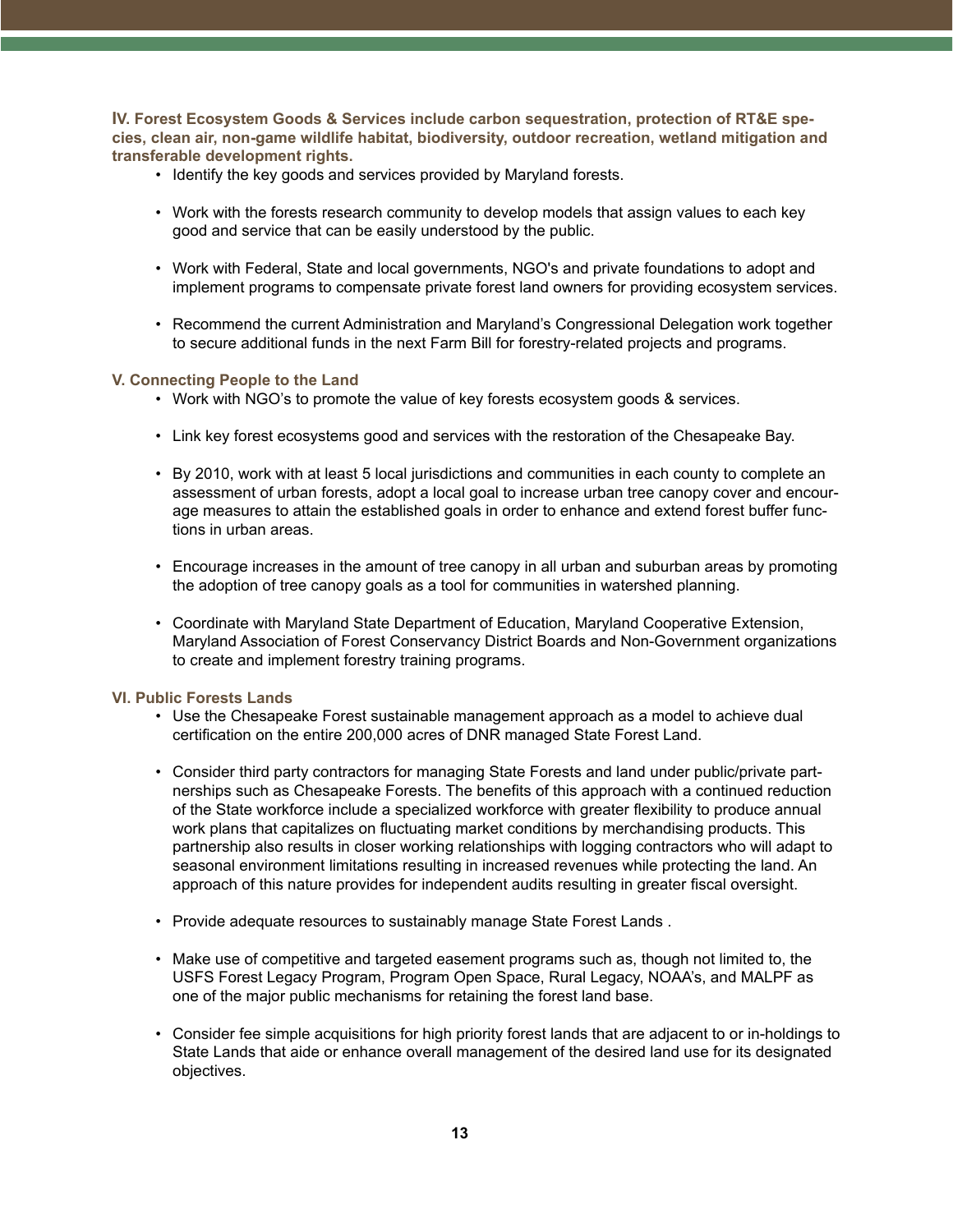- Complete a Comprehensive State Forest Assessment to collect, compile, analyze, classify, and manage the data necessary for sustainable forest management and third party certification of all 200,000 acres of Maryland State Forest land.
- Evaluate the findings and recommendations of the DNR "Old Growth Committee" and take appropriate action.

#### **VII. Partnering**

- DNR-FS will develop partnership with DBED to determine long-term goals for regional resource economies.
- DNR-FS will bolster partnerships with Conservation Easement Acquisition organizations to identify forested tracts to enroll them into long term protective agreements such as local land trusts, TNC, Trust for Public Lands, The Conservation Fund, MET, and Maryland Agricultural and Resources Based Industry Development Corporation (MARBIDCO).
- Promote forestry within the agriculture community as another way for farmers to increase the profitability of their farms.
- Integrate forestry into outreach and technical assistance targeted to farmers both through soil conservation districts and cooperative extension programs.
- Create a task force of Ag and Forestry experts to examine ways to ensure that state programs and regulations are more consistent between forestry and farming.
- Encourage forestry and agriculture leaders to work cooperatively.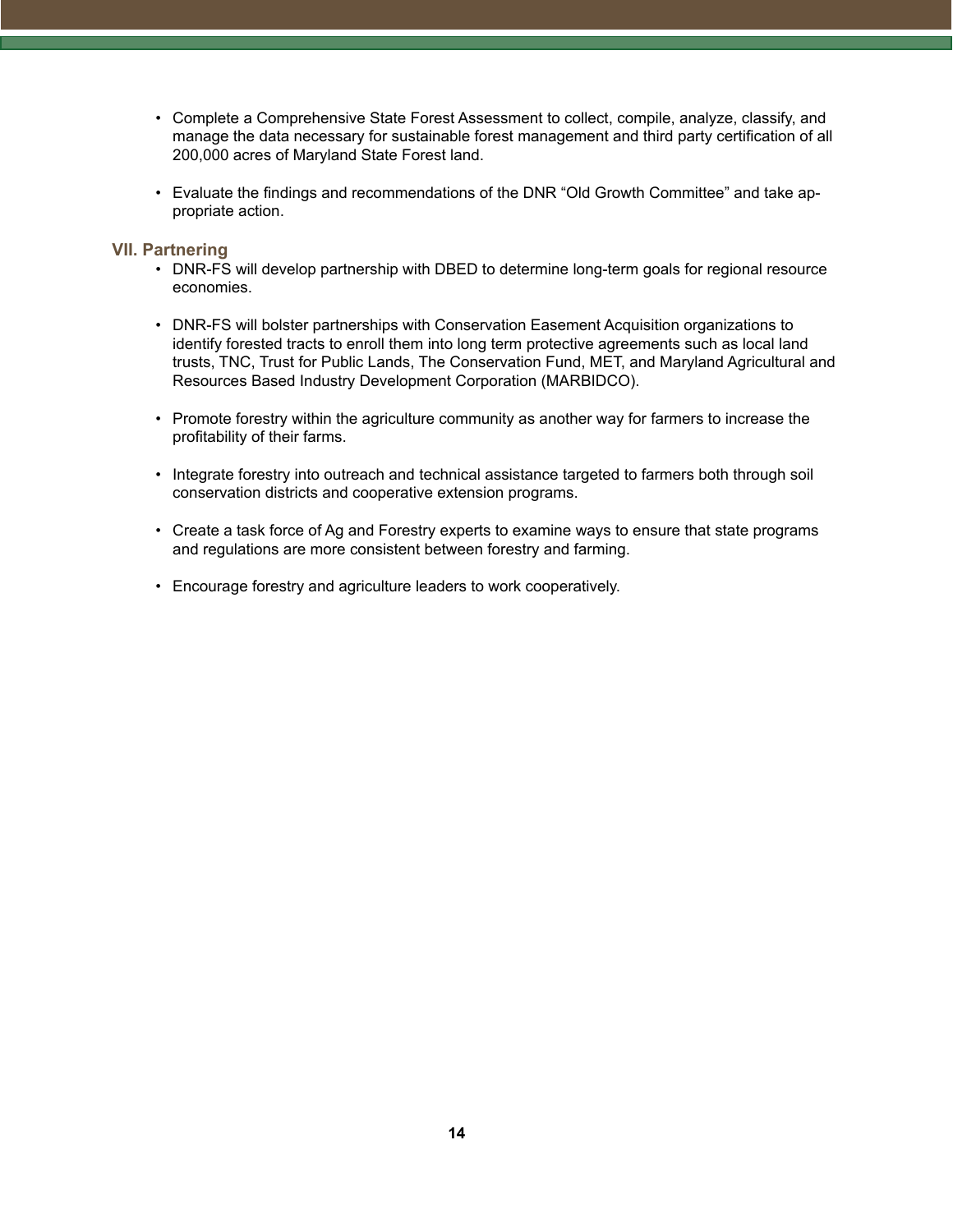# **Conclusion**

In Maryland, sustainable forestry means ensuring healthy and protected forests, a thriving and diverse forest ecosystem, a productive and stable forest products economy, a strong and broadly-shared conservation and stewardship ethic and a forest resource that provides a wide variety of recreational opportunities.

People rely on forests for their livelihood, recreation, spiritual renewal, a vast array of forest products, and essential ecological functions that preserve clean air and water, as well as diversity of life. To ensure that our children and grandchildren are able to experience forests that are as healthy, useful, and abundant as they are today, it is imperative that we work together to ensure our forests are managed sustainably across the landscape.

Consistent with previous Maryland forest assessments and plans, this plan frames the future of Maryland's forests around sustainability. Maryland is committed to meeting the needs of the present without compromising the ability of future generations to meet their own needs, the underlying definition of sustainability. Ensuring a sustainable future requires addressing ecological, economic, and social dimensions with respect to our forests and doing so in the context of strong partnerships among the wide array of organizations that can help steward our forests and address the many challenges and opportunities of the present and the future. Maryland's Strategic Forest Resource Plan provides a framework for our collective and ongoing commitment to sustainable forestry.

Please visit the following web site to view and download the Maryland Strategic Forest Resource Plan, or for more information about sustainable forestry in Maryland: www.dnr.state.md.us/forests.

For a hard copy please contact, Maryland DNR – Forest Service, 580 Taylor Ave, E-1, Annapolis, Maryland 21401 or call 1-410-260-8531